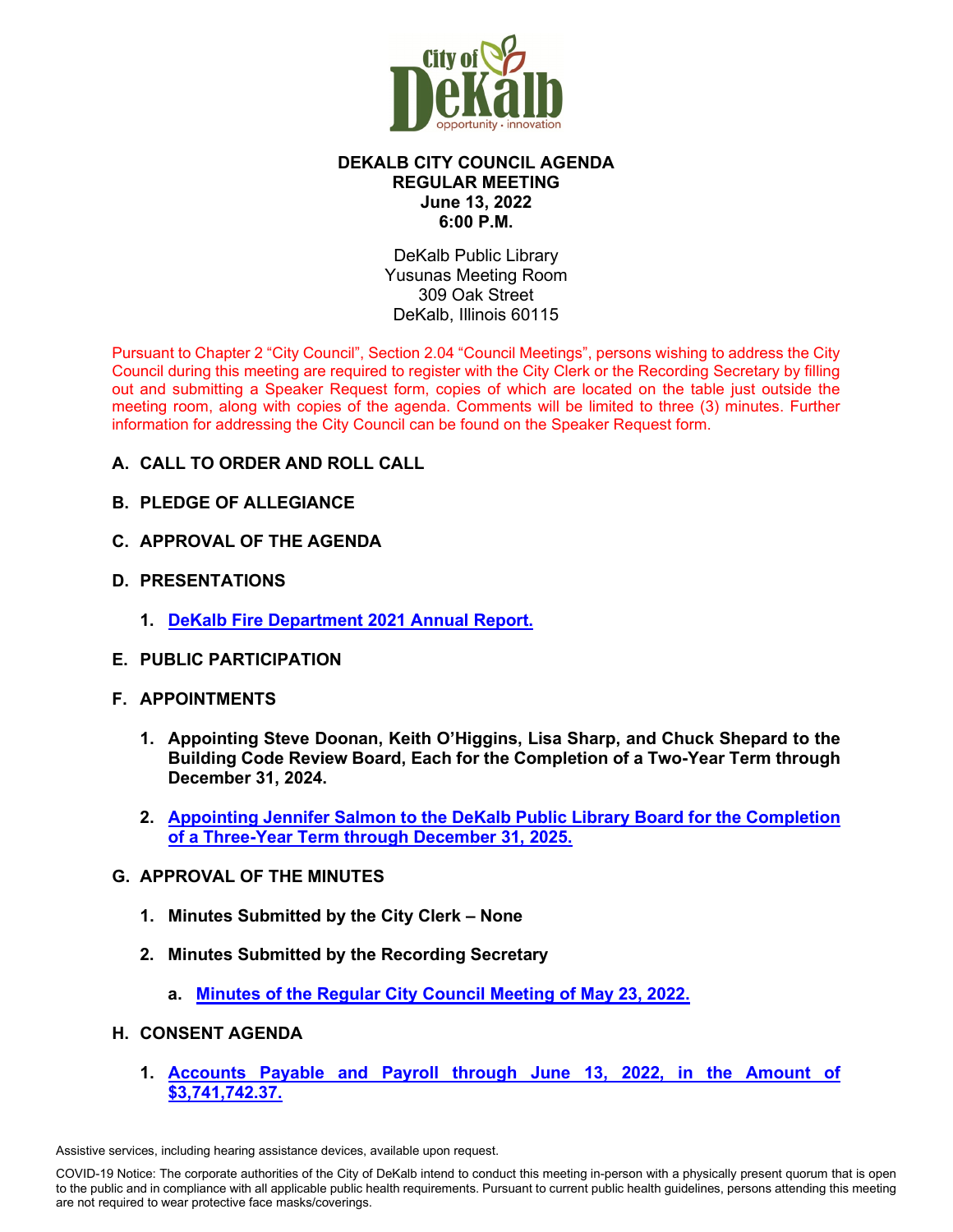- **2. [Investment and Bank Balance Summary through April 2022.](https://www.cityofdekalb.com/DocumentCenter/View/13946/6-IBB-April-2022)**
- **3. [Year-to-Date Revenues and Expenditures through April 2022.](https://www.cityofdekalb.com/DocumentCenter/View/13947/7-YTD-Rev-Exp-April-2022)**

### **I. PUBLIC HEARINGS**

**1. Public Hearing: Community Development Block Grant (CDBG) Consolidated Annual Performance and Evaluation Report (CAPER) for Program Year 2021 (April 1, 2021 to March 31, 2022).**

City Manager's Summary: As Community Services Coordinator Joanne Rouse very thoroughly explains in her background memorandum, the **Consolidated Annual Performance Evaluation Report (CAPER**) is required by the U.S. Department of Housing and Urban Development (HUD) and must be submitted not more than 90 days after the close of the program year. The program year covered by this report is April 1, 2021, through March 31, 2022. The CAPER provides information on the City's accomplishments under this grant during the 12-month program year and an evaluation of how the activities undertaken address the five-year goals and objectives of the Consolidated Plan. The program year for CDBG funding is determined by HUD and does not coincide the City's fiscal year.

A copy of the City's Community Development Block Grant (CDBG) CAPER Executive Summary for Program Year 2021 and the CAPER Report is attached. The full CAPER document was made available to the public for a 15-day comment period beginning on May 28, 2022, with a Public Hearing announcement for the Regular City Council meeting of June 13, 2022. Comments received during the public comment period or at the public hearing will be included in the CAPER before it is submitted to HUD. The CDBG funds available and total expenditures for Program Year (PY) 2021 include:

| Amount Available for PY 2021<br><b>Annual CDBG Allocation</b><br>Carry-Over Funds from Previous Years<br><b>CDBG Funds Available</b><br>Remaining CDBG-CV Allocation<br><b>Total Available</b> | \$<br>\$            | 426,770.00<br>\$471,543.53<br>898,313.53<br>\$205,114.71<br>\$1,103,428.24 |
|------------------------------------------------------------------------------------------------------------------------------------------------------------------------------------------------|---------------------|----------------------------------------------------------------------------|
| <b>Amount Expended during PY 2021</b><br><b>CDBG Funds</b><br><b>CDBG-CV Fund</b><br><b>Total Expenditures</b>                                                                                 | \$<br><u>\$</u>     | 408,384.33<br>178,728.33<br>587,112.42                                     |
| <b>Remaining Balances</b><br><b>CDBG Entitlement Funds Available</b><br>CDBG Total Expenditures for PY 2021<br><b>Remaining CDBG Funds</b>                                                     | \$<br>\$<br>\$.     | 898,313.53<br>408,384.09<br>489,929.44                                     |
| 2020 CDBG-CV Allocation<br><b>Total CDBG-CV Expenditures</b><br>Remaining CDBG-CV Funds:                                                                                                       | $\frac{2}{2}$<br>\$ | 544,324.00<br>332, 357. 31<br>211,966.69                                   |
| Ending Balance as of March 31, 2022                                                                                                                                                            | S.                  | 701,896.13                                                                 |

Assistive services, including hearing assistance devices, available upon request.

COVID-19 Notice: The corporate authorities of the City of DeKalb intend to conduct this meeting in-person with a physically present quorum that is open to the public and in compliance with all applicable public health requirements. Pursuant to current public health guidelines, persons attending this meeting are not required to wear protective face masks/coverings.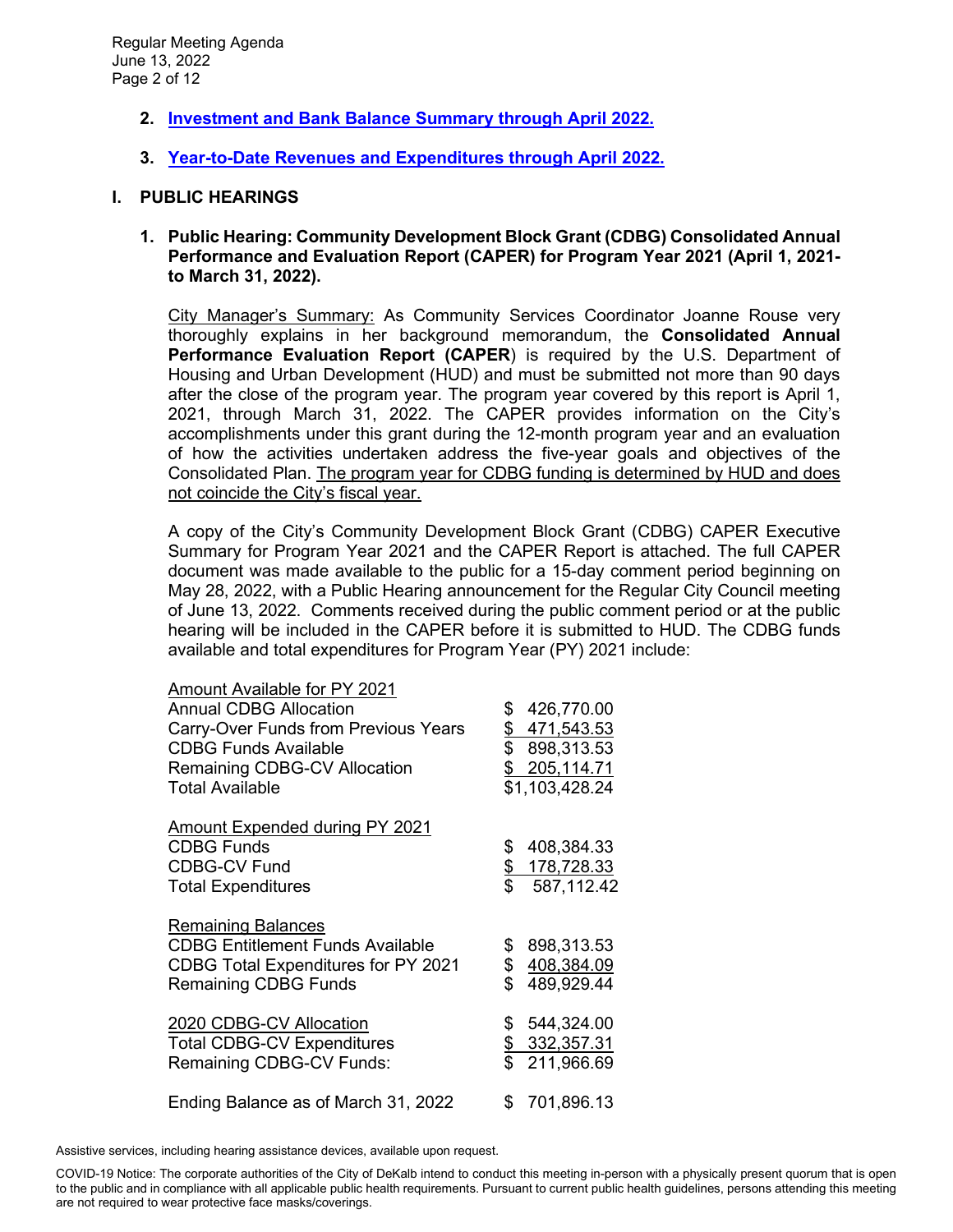|                                                                           | Amount<br><b>Available</b> | Total<br><b>Expenditure</b> | Remaining<br><b>Balance</b> |
|---------------------------------------------------------------------------|----------------------------|-----------------------------|-----------------------------|
| 2021 Payout of Committed Funds<br>for 2020 Public Services                | \$13,750.00                | \$13,750.00                 | \$0.00                      |
| 2021 Payout of Committed Funds<br>for 2020 Administration                 | \$17,289.62                | \$17,289.62                 | \$0.00                      |
| 2018 Public Facilities Project<br>for Fiber Optic Broadband Access        | \$95,000.00                | \$95,000.00                 | \$0.00                      |
| 2019 Public Facilities Project<br>for AGN Street Lights                   | \$46,589.29                | \$46,485.29                 | \$104.00                    |
| 2020 Demolition - 912 Edgebrook Drive                                     | \$75,099.00                | \$75,099.00                 | \$0.00                      |
| 2020 Public Facilities/Improvements -<br><b>Twombly Road Sidewalks</b>    | \$110,000.00               | \$26,703.60                 | \$83,296.40                 |
| 2020 Optional Relocation Assistance                                       | \$25,000.00                | \$0.00                      | \$25,000.00                 |
| 2020 Acquisition                                                          | \$100,000.00               | \$0.00                      | \$100,000.00                |
| 2020 Economic Development                                                 | \$100,000.00               | \$0.00                      | \$100,000.00                |
| 2021 Public Services                                                      | \$63,000.00                | \$50,250.00                 | \$12,750.00                 |
| 2021 Owner Occupied Housing Rehabilitation<br>(Includes program delivery) | \$88,815.62                | \$15,134.00                 | \$73,681.62                 |
| 2021 Public Facilities -<br><b>AGN Street Improvements</b>                | \$79,656.00                | \$0.00                      | \$79,656.00                 |
| 2021 Administration                                                       | \$84,114.00                | \$68,672.58                 | \$15,441.42                 |
| <b>TOTAL</b>                                                              | \$898,313.53               | \$408,384.09                | \$489,929.44                |

# **Summary of Activity Expenditures – CDBG Regular Entitlement**

#### **Summary of Activity Expenditures – CDBG CV Funds**

|                           | <b>Amount</b><br><b>Available</b> | Total<br><b>Expenditure</b> | Remaining<br><b>Balance</b> |
|---------------------------|-----------------------------------|-----------------------------|-----------------------------|
| 2020 CDBG-CV Grant        | \$539,324.00                      | \$152,628.94                |                             |
| 2021 CV Public Facilities |                                   | \$100,000.00                |                             |
| 2021 CV Public Services   |                                   | \$74,728.37                 |                             |
| 2020 Administration       | \$5,000.00                        | 5,000.00<br>\$              |                             |
| <b>TOTAL</b>              | \$544,324.00                      | \$332,357.31                | \$211,966.69                |

## **Total Balance of All CDBG Funds as of 3/31/2022 = \$701,896.13**

The attached CAPER Report with Executive Summary provides details on the accomplishments achieved using these funds.

The City is required to complete the CAPER and an Annual Action Plan (budget) for each grant year. Citizen participation is required during both processes. This participation includes a public comment period and public hearing. The CAPER is an informational document that does not require action by Council. However, Council is required to respond to any citizen comments and the City must include the comments in the document submitted to HUD. *[\(click here for additional information\)](https://www.cityofdekalb.com/DocumentCenter/View/13948/8-PH---CAPER-YR21)*

## **J. CONSIDERATIONS**

#### **None.**

Assistive services, including hearing assistance devices, available upon request.

COVID-19 Notice: The corporate authorities of the City of DeKalb intend to conduct this meeting in-person with a physically present quorum that is open to the public and in compliance with all applicable public health requirements. Pursuant to current public health guidelines, persons attending this meeting are not required to wear protective face masks/coverings.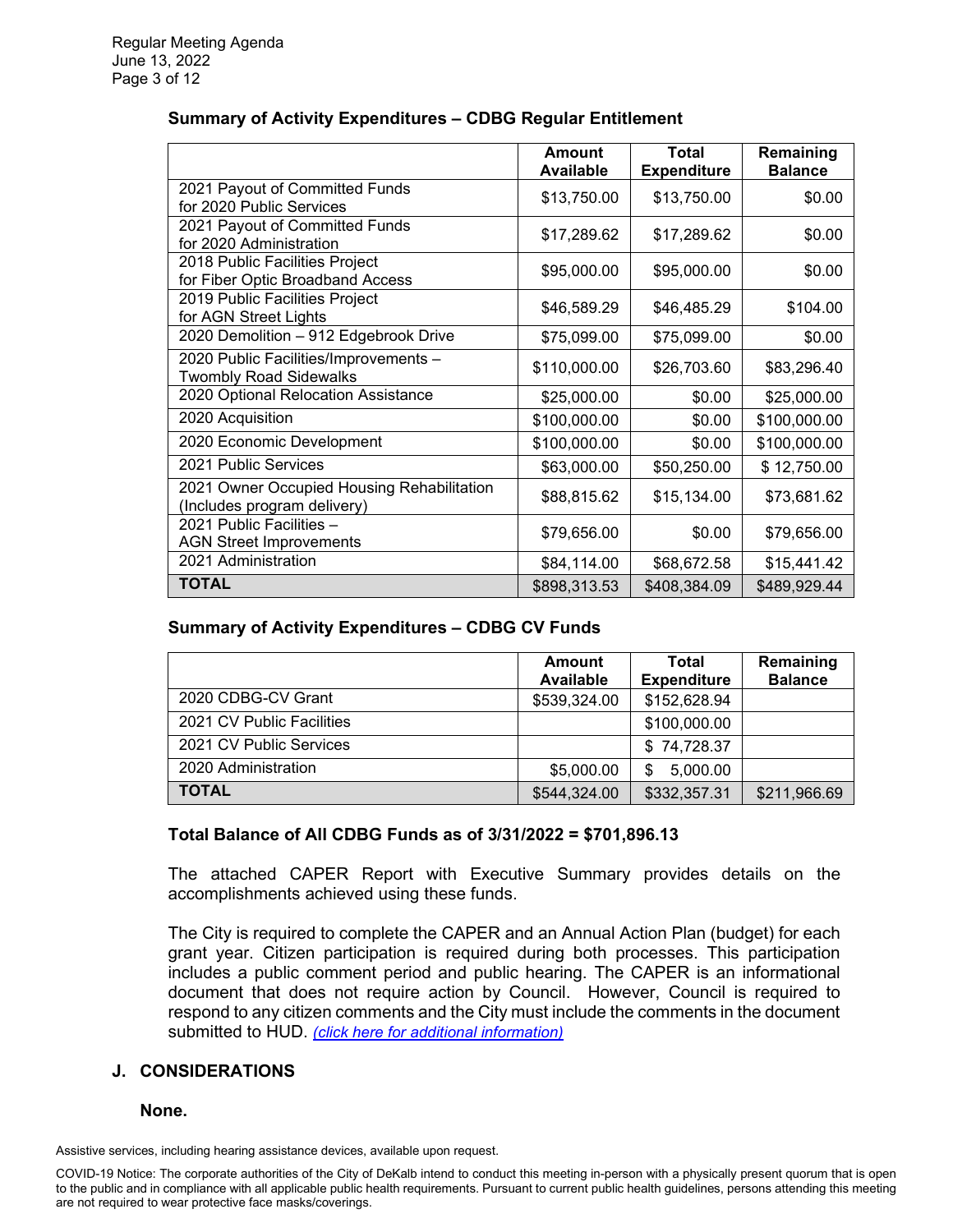# **K. RESOLUTIONS**

### **1. Resolution 2022-049 Authorizing an Intergovernmental Agreement with the DeKalb Community Unit School District No. 428 as it Pertains to School Resource Officers.**

City Manager's Summary: At the last regular City Council meeting of May 23, the Council amended their regular agenda to remove an action item (Resolution 2022-049) concerning a draft intergovernmental agreement (IGA), which had been the focus of staff-level discussion and School Board review from April 11. The Council's action followed the receipt of a new, alternate draft IGA from the Superintendent of the DeKalb Community Unit School District No. 428 at 2:17 p.m. that afternoon, which substantially altered the language of every page of the draft agreement except the introductory "recitals" on page one. The revised draft was prepared by the legal counsel for the District, who reportedly received the working draft of the IGA just a day or so before. The lack of time for any serious review of the re-drafted IGA by members of the Council, City staff, or City Attorney led the Council to prudently remove the agenda item.

Since May 23, City Attorney Matt Rose and the District's attorney, Steve Richart of Hodges Loizzi (Itasca), have gone line-by-line through the alternate draft. The following economic terms have been tentatively agreed at the staff level:

- The Agreement has a term of three (3) years and may be rescinded by either Party provided written notice is given at least ninety (90) days before the beginning of the Fall school term.
- The revised IGA funds five (5) School Resource Officers (SROs) for the fall term of 2022. The Parties may mutually agree, in writing, to reduce the number of SROs during the term of the Agreement, provided such reduction is agreed at least ninety (90) days in advance of the beginning of the next Fall school term.
- The five (5) SROs will be assigned as follows: two SROs in the High School; one (1) SRO in each middle school; and one (1) SRO for the six elementary schools within the DeKalb corporate limits. The City of DeKalb will not provide funding for SROs in the Malta or Cortland jurisdictions.
- The District will reimburse the City in an amount equal to seventy-five percent (75%) of the total cost of each SRO including base salary, benefits, and overtime pay directly arising from the SRO's work in the District. These costs may be amended at the beginning of each school year in relation to applicable changes in salary and benefits as defined by the City's collective bargaining agreement with the DeKalb Fraternal Order of Police, Lodge 115; annual actuarial changes in the individual pension costs; and annual changes in the City's group health care costs.
- The District will additionally reimburse the City for a pro rata share of the Police Department's acquisition of two (2) additional Police vehicles, within the standard Police package including light bars and a variety of electronic equipment, similar to but not greater in cost than the package in other patrol vehicles. Because such vehicles will be available over a 24-hour period throughout the year, the District's one-time upfront cost shall not exceed 75% of 33% (or, 25%) of the overall vehicle cost and the cost of related upfitting. In the event that the Parties agree to a reduction in SROs from the five (5) officers identified in Section 3 during the three-year term of this Agreement, the City will consider a pro rata reimbursement toward the District's share of the original vehicle cost.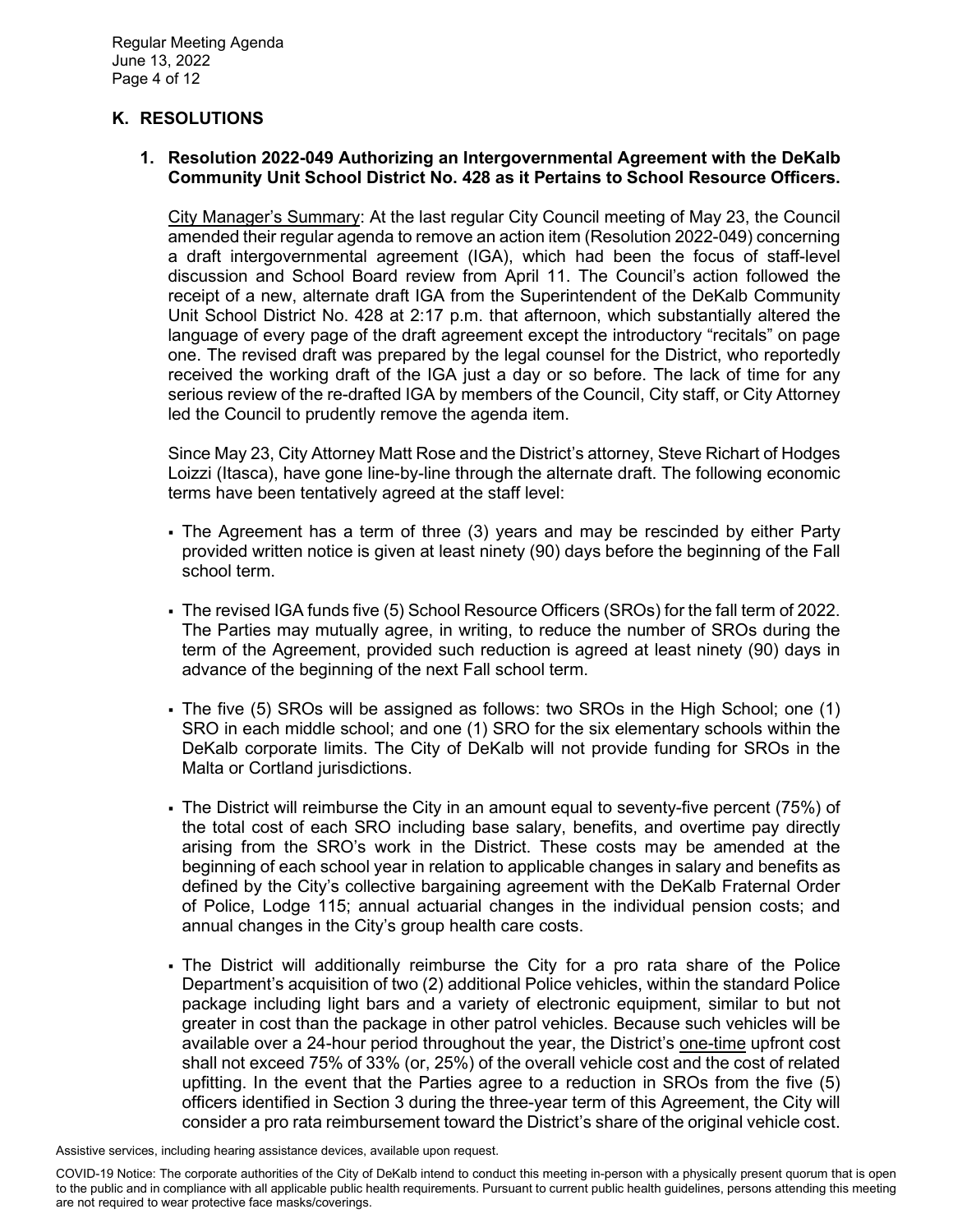Other sections of the proposed Agreement addressing indemnification, liability for disability benefits, duties of the SROs, etc. are being drafted by the District's legal counsel at this writing and have not been reviewed by the Board of Education, District staff, the City Attorney, or City staff. **The City Manager recommends removing this item from the Council agenda once again, and until such time as tentative agreement by the respective staffs and legal counsels has been achieved.** 

**2. Resolution 2022-051 Authorizing the Award of a Contract to Curran Contracting, Inc. in the Amount of \$934,183.70 for Resurfacing and Concrete Repairs on Thirteenth Street and Fourteenth Street and Various Other Locations with Staff Authority to Approve Change Orders Up to a Combined Project Total Not to Exceed \$999,577.**

City Manager's Summary: On April 25, the Council approved "Phase One" of the 2022 annual street maintenance program which focused on Joanne Lane from Tilton Park Drive to Ilehamwood Drive. Phase One is funded by Fund 210 in the amount of \$521,333.57 (210-00-00-83000). The annual street maintenance program undertakes asphalt surface removal and replacement to repair local streets and, typically, also includes associated concrete maintenance on adjacent sidewalks and curb and gutter. Phase Two targets North Thirteenth and Fourteenth Streets from Clark Street to Sycamore Road. The bids for this phase are as follows:

| <b>Company Name</b>       | <b>Base Bid</b> | Alternate #1 | Alternate #2 |
|---------------------------|-----------------|--------------|--------------|
| <b>Curran Contracting</b> | \$ 814.930.75   | \$62,363,85  | \$56,889.10  |
| <b>Builders Paving</b>    | \$1,021,750.00  | \$56,420.00  | \$47,830.00  |

Since Alternate #1 and Alternate #2 were relatively low-cost in the current bidding environment, the City Engineer recommends funding both alternates which repair East Dresser near Fourteenth Street, and also Grove Street near the downtown to properly prepare it for the parallel bike route required by IDOT. The City Engineer is also recommending additional spending authority (7%) to approve change orders for contingency items such as minor quantity over-runs and unforeseen repairs. The total cost of Phase Two with the two alternates and the proposed contingency is \$999,577. Phase Two of the 2022 Street Maintenance Program is funded by Fund 400 (\$999,577; 400-00- 00-83050). With the nearly \$1,000,000 already committed to the concrete and asphalt work in the Knolls, the total FY2022 street maintenance program is approximately \$2.5 million.

## **City Council approval is recommended.** *[\(click here for additional information\)](https://www.cityofdekalb.com/DocumentCenter/View/13949/9-Res-2022-051)*

#### **3. Resolution 2022-052 Authorizing Brown Equipment Company to Make Repairs to the Public Works Combination Vacuum/Flusher Truck (Vactor) in an Amount Not to Exceed \$51,026.**

City Manager's Summary: Vactor is a brand name of a combination vacuum/flusher truck. The City's truck was manufactured in 2003 and was originally purchased and owned by the Kishwaukee Water Reclamation District (KWRD). KWRD sold the equipment to the Utility Department in 2019 for \$57,500. New Vactor trucks are presently priced at about \$500,000.

COVID-19 Notice: The corporate authorities of the City of DeKalb intend to conduct this meeting in-person with a physically present quorum that is open to the public and in compliance with all applicable public health requirements. Pursuant to current public health guidelines, persons attending this meeting are not required to wear protective face masks/coverings.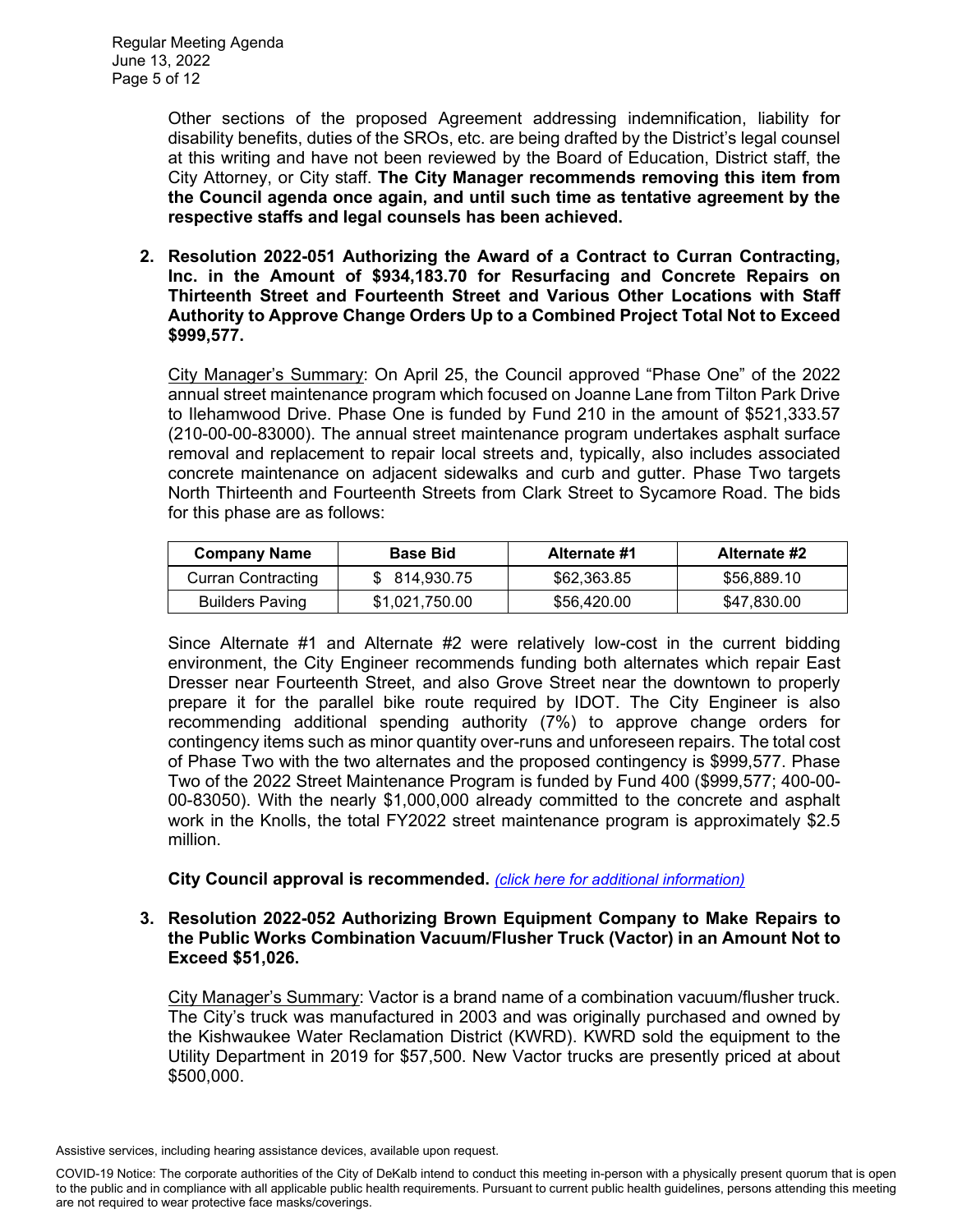The truck is used nearly every day by the Public Works department. Among the critical functions it performs is excavation (the engine can literally create a hole in looser soil or aggregate that saves wear and tear on the backs and arms of maintenance workers); the jetting of plugged storm sewer lines; and the cleaning of valve vaults and catch basins. In addition, the vehicle is used for cleaning the salt brine tanks and iron filters at the City's water treatment plants.

During routine catch basin work recently performed by the Street Department, the vacuum portion of the truck stopped functioning. The truck was taken to Brown Equipment Company in Island Lake, Illinois and later transferred to another Brown Equipment facility in Indiana for diagnosis of the problem.

Brown Equipment provided a quote in the amount of \$51,026 (Exhibit A) outlining the repairs necessary. The primary repairs include replacement of the gear box (\$22,440) and replacement of the fan assembly (\$13,769).

The Utility Department is requesting approval of the quote received from Brown Equipment Company to perform necessary repairs to the City's Vactor truck in an amount not to exceed \$51,026.

However, there are other options:

- Trade-in the Vactor "as is" for the purchase of a used combination truck. Brown Equipment estimated the truck would be worth \$15,000 - \$20,000 as a potential tradein if not repaired. This amount could be applied to the purchase of a used combination vacuum/flusher truck. The cost for a comparable, slightly newer, used vacuum/flusher truck is \$150,000 - \$200,000. Brown Equipment representatives have indicated the demand for new vacuum/flusher trucks is high and, coupled with supply shortages, has driven up the price and reduced availability of used combination trucks.
- Trade-in the Vactor "as is" for the purchase of a new combination truck. The existing Vactor could be traded in for a new combination truck. Brown Equipment estimated the cost of a new truck at \$500,000. There have been many improvements and advancements to combination trucks since 2003 relating to safety and greater flushing/vacuuming capabilities. These advancements however come with a significant price tag for which there is no dedicated capital funding.

Given the options available, the City Manager recommends repairing the existing Vactor. The Vactor has performed well since the city purchased it in 2019 and is otherwise in good shape. Even with the high cost of repair, the vehicle should maintain its value. According to the Brown repair facility which deals with Vactors in all conditions, a repaired Vactor should hold considerable value as a trade-in.

Additionally, repairing the vehicle will allow it to be returned to operation in a relatively short period of time. As the existing Vactor was manufactured in 2003 and is nearing 20 years of age, consideration should be given toward the gradual reservation of funding in the Water Capital Fund (Fund 620) for the replacement of the vehicle in a few years as other pressing fleet purchases are addressed.

**City Council approval of the repair cost of \$51,026 is recommended.** This funding will come from the Water Capital Fund (620-00-00-87000, "Vehicles"). *[\(click here for additional](https://www.cityofdekalb.com/DocumentCenter/View/13950/10-Res-2022-052)  [information\)](https://www.cityofdekalb.com/DocumentCenter/View/13950/10-Res-2022-052)*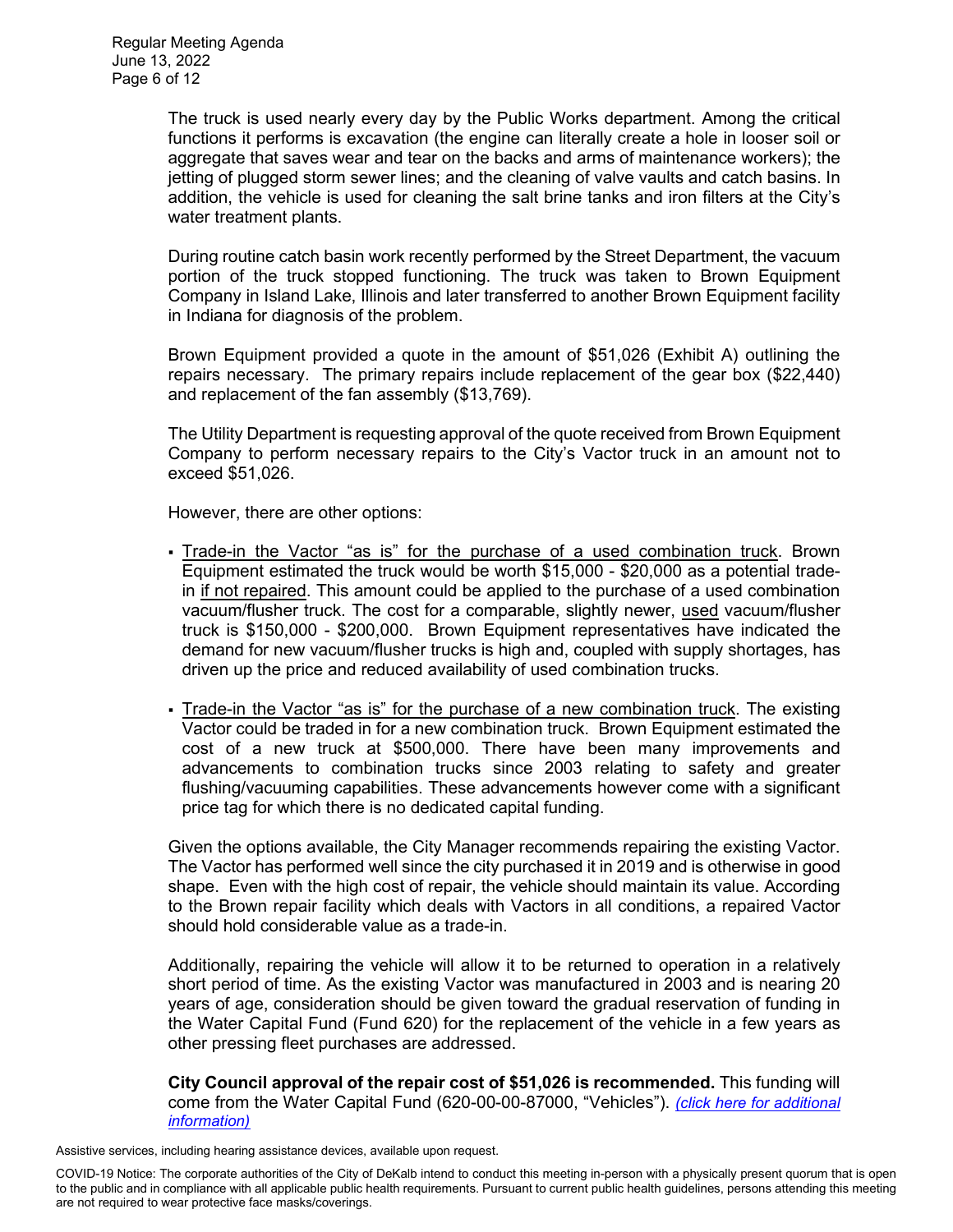**4. Resolution 2022-053 Authorizing the Waiver of Competitive Bidding and an Agreement with Alexander Chemical Company for the Purchase and Delivery of Chlorine for Treatment of the City's Drinking Water for a Period of Six Months from June 1, 2022, through December 31, 2022.**

City Manager's Summary: As Assistant Public Works Director Bryan Faivre writes in his background memorandum, the Utility Department uses about 35,000 pounds of chlorine annually for treatment of the City's drinking water supply. To secure an adequate supply of chlorine, quotes are annually requested from regional suppliers. Quotes received in January 2021 from Alexander Chemical Company came to approximately \$0.30 per pound. At a cost of \$0.30 per pound, and an annual use of 35,000 pounds per year, the City's annual cost would be about \$10,500.

Due to unprecedented circumstances causing disruptions in chemical supply chains around the world, the lack of raw materials, and increases in manufacturing and shipping costs, the price of drinking water chemicals has skyrocketed in the past 15 months. In September 2021, the Utility division was notified by Alexander Chemical that the cost of chlorine would increase from \$0.30 per pound to \$0.62 per pound. At the time, this was thought to be a "temporary" increase until global supply chains recovered. Unfortunately, inflationary issues have persisted, and Alexander Chemical followed with a subsequent notification of an increase to \$0.9050 per pound in January 2022, \$0.98 per pound in April 2022 and \$1.11 per pound starting in June 2022. This same scenario has played out in many other municipalities as shortages in the availability of water treatment chemicals continue. As an example, a representative with Sycamore's Water Department indicated their chlorine cost, received from a different supplier, has increased just as rapidly.

With these increases, it is anticipated that the annual cost of chlorine for this year will exceed \$20,000. This will exceed the City Manager's spending threshold, requiring Council approval. Due to continued global supply chain shortages, it is doubtful this situation will improve anytime soon. Additionally, it is unlikely that another supplier of chlorine will burst on the scene, as many water chemical supply companies are servicing their current customers, but not taking on additional customers at this time.

**For this reason, the City Manager recommends a waiver of competitive bidding and the authorization of a purchase agreement with Alexander Chemical Company to continue to provide chlorine to the City for the remainder of the 2022 calendar year.** This will allow the Utility division to evaluate the supply chain issues over the coming months and secure future shipments of chlorine after a Request for Bid in 2023. *[\(click here](https://www.cityofdekalb.com/DocumentCenter/View/13951/11-Res-2022-053)  [for additional information\)](https://www.cityofdekalb.com/DocumentCenter/View/13951/11-Res-2022-053)*

## **L. ORDINANCES – SECOND READING**

**None.** 

## **M. ORDINANCES – FIRST READING**

**1. Ordinance 2022-024 Amending the Municipal Code by Repealing Chapter 47 "Cultural Affairs Commission", and Amending Chapter 44 "Landmark Commission", and Chapter 59 "Economic Development Commission".** 

City Manager's Summary: Of the City's 16 boards, commissions, and committees, a core group of volunteer boards, commissions or committees meet on a regular basis with active staff support, but a number meet irregularly, if at all, and some have not met for years.

COVID-19 Notice: The corporate authorities of the City of DeKalb intend to conduct this meeting in-person with a physically present quorum that is open to the public and in compliance with all applicable public health requirements. Pursuant to current public health guidelines, persons attending this meeting are not required to wear protective face masks/coverings.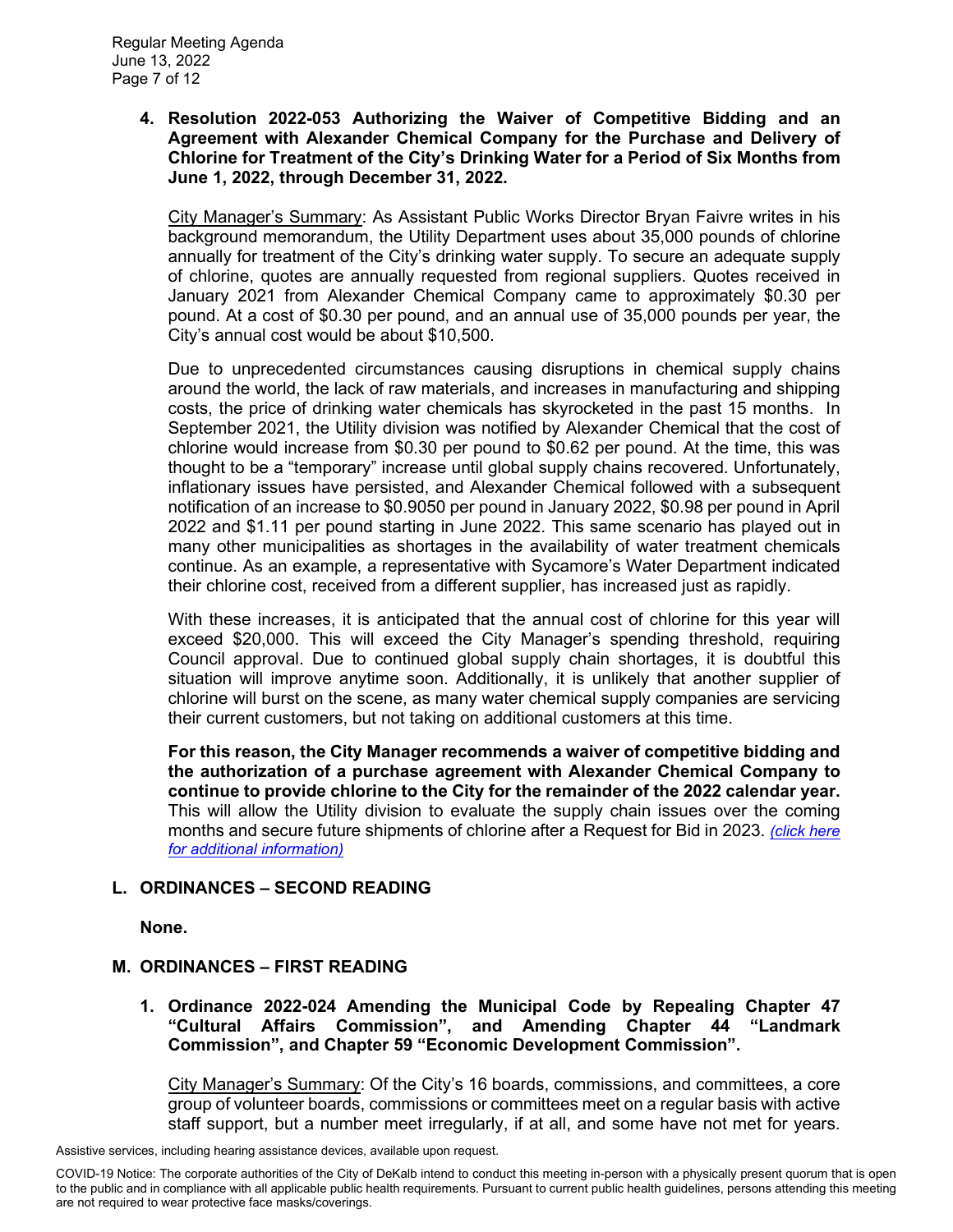The City staff and Mayor Barnes have been working on a proposal that might reinvigorate some and allow a few others to more formally fade away.

The attached ordinance takes the staff suggestions in straightforward fashion, to clarify the proposed changes for Council and citizen review. The proposed changes are as follows:

a) Cultural Affairs Commission (Chapter 47). This commission was created in 1998 to "monitor social trends, anticipate potential problems," and advise the Council on "appropriate civic strategies." The 13-member Commission has not met regularly since 2000 and has no active members. Much of the Commission's focus was absorbed by the Human Relations Commission and, more recently, the new Citizens Police Review Board.

### **Recommendation: Amend the Municipal Code to repeal Chapter 47.**

- b) Landmark Commission (Chapter 44). The seven-member Landmark Commission was created in 1978 for the following purposes, among others:
	- To conduct and maintain a survey of all local historic buildings, districts, etc.;
	- To work for the continuing education of local residents and businesses with respect to the historical and architectural heritage of the City;
	- To hold public hearings and make recommendations to the Council regarding new applications for landmark status; and
	- To review exterior alterations of residential dwellings located in designated historic districts and employ consultant services, as needed, to make recommendations to the Council with respect to permitting.

The Commission has the ability to identify **local** landmark buildings and historic districts. A separate process involving the U.S. Department of the Interior is required to establish National Register buildings or historic districts. The City of DeKalb has five (5) buildings on the National Register: Ellwood House Museum; Egyptian Theatre; DeKalb Public (Haish Memorial) Library Building; the George Gurler House; and the Joseph F. Glidden House.

The Commission has not met since 2018 and has no active members. Nevertheless, the City needs to reinvigorate the Commission so the City can maintain its "Certified Local Government" (CLG) status.

One of the reasons for the lack of interest has been the unpopular, extra-regulatory role of the Commission, which is described in Section 44.10 of the Municipal Code. The Commission has the authority to rule on every building permit application applying to an exterior alteration or addition to a residence within a historic district, even though the residence has suffered from neglect, or has never been considered by itself to be of "historic" or "architecturally significant" character. The Municipal Code (Section 44.10) requires the Chief Building Official to notify the applicant for a building permit that the Commission has independent review powers relating to all exterior alterations in neighborhoods on the local landmark register, including fencing. Specifically, the Commission may request a conference with an applicant apart from the normal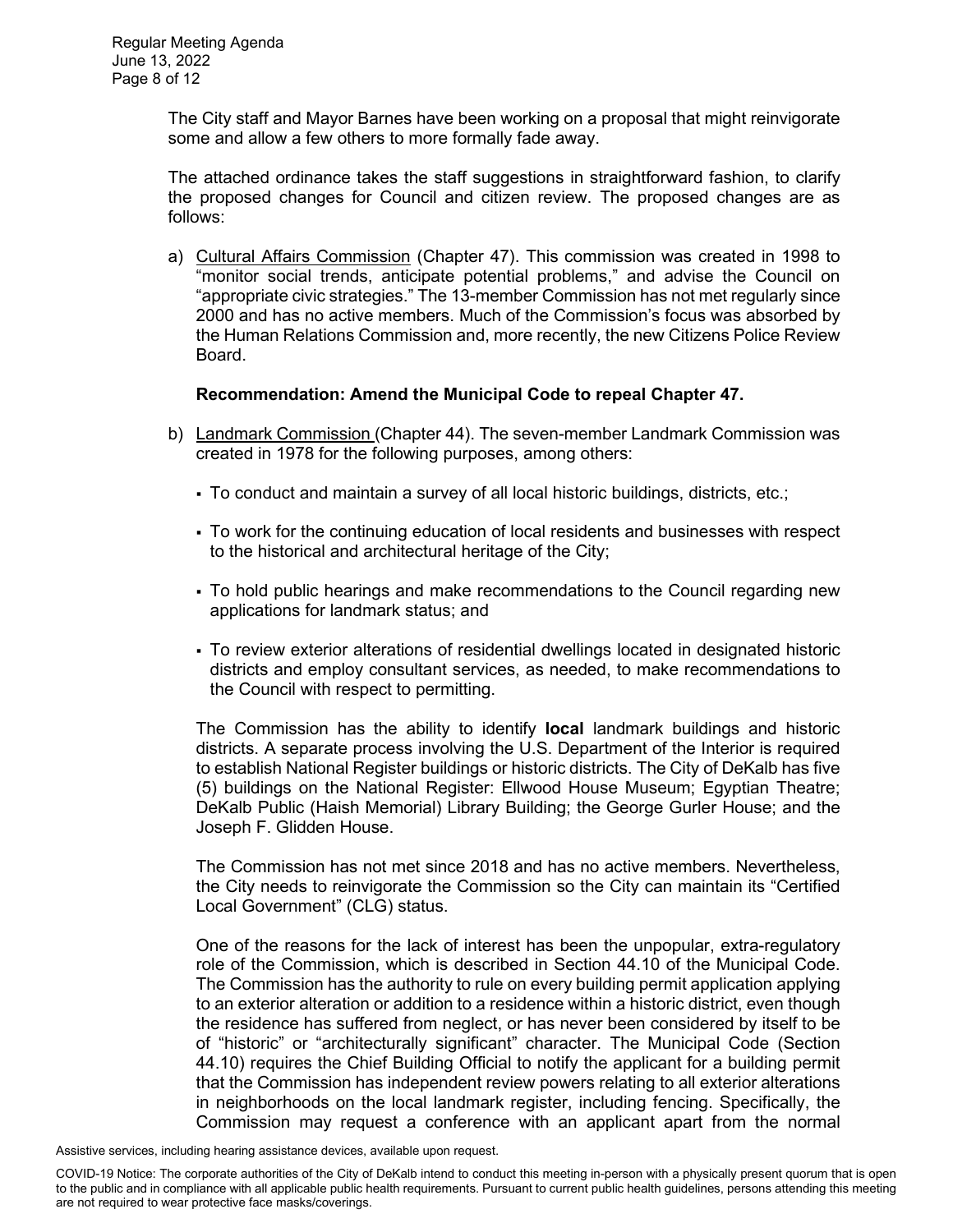building permit process; take 30 days to separately review the permit application; delay any permit it does not favor by an additional ninety (90) days if it believes the applicant's plans do not conform to the look that the Commission hopes to preserve in a historic district; and the Commission has the responsibility to send a summary report to the Council and City Building department for further review.

In practice, the work of the Commission, as scripted in the Municipal Code, became onerous rather than supportive. For example, although no detailed preservation objectives, by property, were articulated in images and plans for the Huntley Historic District that borders Huntley Park, persons buying older homes in that district that were in need of serious maintenance found they could not put in more modern windows and doors if they did not replicate the historic styles installed when the structures were initially built in the post-WWI era. It was also the case that lower maintenance building materials such as vinyl or aluminum siding could not be used over cedar or fir siding that had been deteriorating for years. This either discouraged ownership or substantially increased exterior remodeling costs to the point where the improvements were not made. Additionally, members of the Commission were placed in rigorous regulatory roles they did not seek.

The revised language in the attached ordinance creates an educational rather than "watchdog" role for the Commission. For buildings that are not part of the National Register but are identified simply as "Local Landmark Buildings" or as part of a local historic district identified in Appendix A of Chapter 44, the following will apply:

- Copies of all available historic photos, drawings, or narratives relating to the local landmark buildings that may be archived in City, Library or local private repositories shall be made available to any applicant for a building permit which would involve exterior alterations to a local landmark building. These sources shall be updated and made readily available to the City's Building Department from time-to-time so permit applicants can consider or reconsider their remodeling plans in light of the historic images that the Commission wishes to preserve. With the Commission's earnest dedication to making such copies readily available and on demand for the Chief Building Official, the permit process need not be extended more than fifteen (15) days for such research purposes.
- In addition to its active and ongoing research on buildings already identified on the DeKalb Landmark Register, the Commission shall meet no less than quarterly to review recommendations that may arise concerning other buildings or districts that might qualify for the Local Landmark Register.
- Additionally, the historic Nehring Building, now known as City Hall at 164 E. Lincoln Highway, will be added to the list of Local Landmark Buildings in Appendix A of Chapter 44.
- c) Economic Development Commission (Chapter 59). By ordinance, this six-member Commission meets every other month (in January, March, May, July, September, and November) ostensibly to provide "recommendations for the maintenance of the economic health" of the community. It has the latitude to recommend policies to make the City more competitive, and to enhance relations between the City and local business interests. In recent years, the City government has proven its competitiveness with respect to the attraction of new, corporate business, and has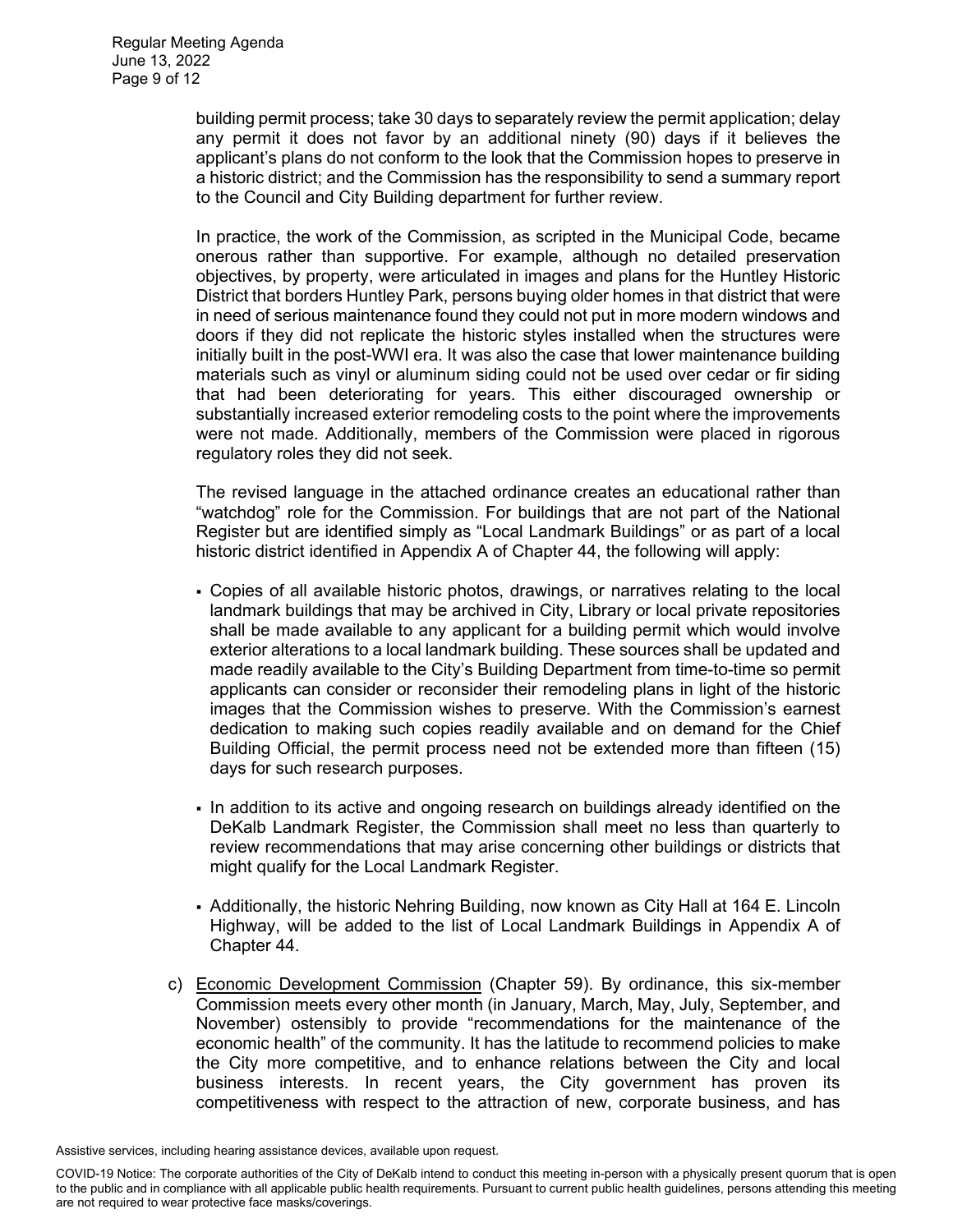enhanced its image as a business-friendly community for start-ups, to restaurants and services, and to larger property investors.

**Recommendation: Amend the Municipal Code to establish a quarterly meeting schedule with a focus on information-sharing and topics of general business interest.** 

**City Council approval is recommended.** *[\(click here for additional information\)](https://www.cityofdekalb.com/DocumentCenter/View/13952/12-Ord-2022-024)*

### **2. Ordinance 2022-025 Authorizing the Issuance of Not to Exceed \$4,300,000 General Obligation Refunding Bonds, Series 2022, of the City of DeKalb, Illinois.**

City Manager's Summary: At the last regular Council meeting of May 23, the Council considered the possibility of refunding one outstanding bond issue, the General Obligation Bonds, Series 2013A (Library Bonds), that meets the eligibility and logical requirements for refunding (refinancing). The bonds have a call date of January 1, 2023, and could be refunded up to three months in advance, in October 2022, to take advantage of the current market's low interest rates and reduce the overall debt service over the remaining term of the bonds.

The 2013A bonds were issued on June 18, 2013, for \$6,685,000 to help finance the expansion and renovation of the DeKalb Public Library. As noted above, the bonds are callable on January 1, 2023, meaning that is the first opportunity to pay off the remaining principal. As of May 1, 2022, \$4,345,000 of principal was outstanding. The remaining interest payments range from 3.00% to 4.00%. Annual debt payments, which are paid by the City from the City's General Fund, average \$485,000. Property taxes are abated every year, and the City uses other General Fund revenues to repay the debt.

In early May, City staff met with Dalena Welkomer of Baird Public Finance – the City's underwriters on five prior bond issues – to discuss savings opportunities that could be achieved by refunding the 2013A bonds. Baird advised that based on current market conditions it is not economical to advance refund the 2013A bonds at taxable interest rates now, nor currently refund the 2013A bonds at tax-exempt rates in the Fall using current public offering rates.

Baird advised that the City's greatest savings opportunity may lie with a private placement (i.e., direct placement to a bank), as the City did with its 2019 refunding bonds. The advantages to this are:

- Private placement typically has lower issuance costs and can be done more quickly, because a bond rating and an official statement are typically not required.
- The benefits will change with market conditions.
- Currently, bank rates have not caught up to (higher) public offering rates.

After some discussion, The Council directed the City Manager to prepare an ordinance that would lock in a tax-exempt rate in June with delivery to occur in October, eliminating the market risk. This approach offers a *hypothetical* gross debt service savings of \$189,532 (about \$17,200 annually, after the costs of issuance are included).

**City Council approval of the attached ordinance is recommended.** *[\(click here for](https://www.cityofdekalb.com/DocumentCenter/View/13953/13-Ord-2022-025)  [additional information\)](https://www.cityofdekalb.com/DocumentCenter/View/13953/13-Ord-2022-025)*

COVID-19 Notice: The corporate authorities of the City of DeKalb intend to conduct this meeting in-person with a physically present quorum that is open to the public and in compliance with all applicable public health requirements. Pursuant to current public health guidelines, persons attending this meeting are not required to wear protective face masks/coverings.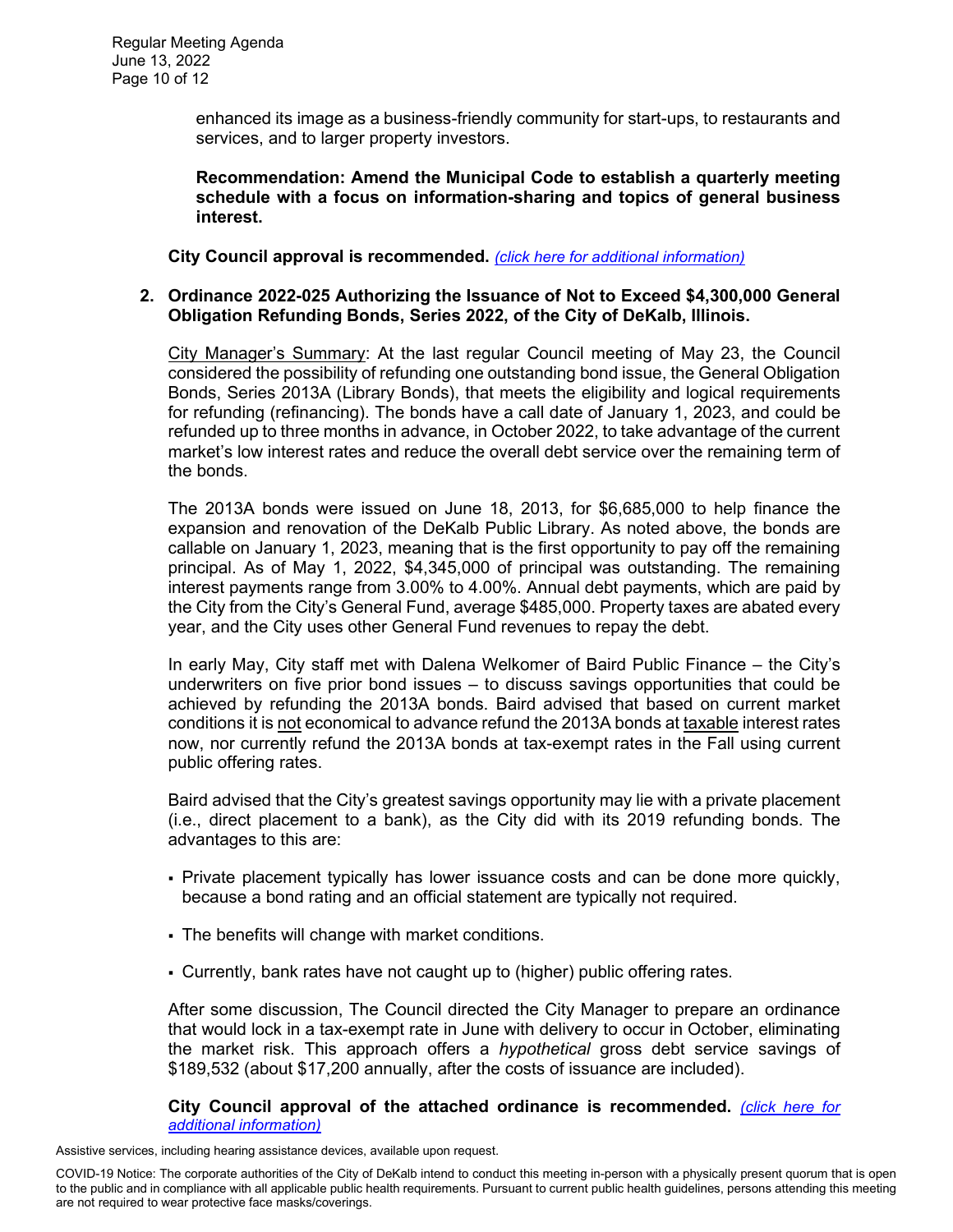### **3. Ordinance 2022-026 Approving an Amendment to Ordinance 2021-015 to Extend the Time Limit to July 1, 2023, to Obtain a State-Issued Cannabis Dispensary License for the Property Located at 818 W. Lincoln Highway (NuMed Partners).**

City Manager's Summary: On April 21, 2020, the City Council approved Ordinance 2020- 029 which granted a special use permit for an adult use and medical cannabis dispensary at 818 W. Lincoln Highway (the Junction Shopping Center) for NuMed Partners. The special use permit required the applicant to obtain a state-issued license within one year of the approval of the ordinance. On April 12, 2021, the Council approved Ordinance 2021- 15 which amended the original ordinance to extend the time limit to July 1, 2022, to obtain a state-issued license after a Cook County judge stayed action on state-issued licenses.

On Friday, May 27, 2022, Cook County Circuit Judge Michael Mullen lifted the stay, allowing the state to begin licensing new businesses. Although heartening news for many businesses, it is by no means certain when State officials can establish corrective lotteries to give all of the 185 licensees a fair chance to gain a license. In addition, businesses that may have been excluded from lotteries in the past may seek a new court order to assure better opportunities going forward.

In this still-uncertain moment for cannabis licenses in Illinois, NuMed has requested a further extension. NuMed has continued to pay rent for a 6,660 square foot space at 818 W. Lincoln Highway since their initial interest in the location. If approved, their proposed operation will have a high level of security meeting all State requirements and industry standards. The proposed location will also have related retail operations including the selling of logo apparel, devices, and merchandise.

The attached Ordinance 2022-026, like the original Ordinance 2020-029, contains a condition requiring the applicant to complete the build-out and tenant improvements within six months after issuance of the state-issued license (and prior to opening of the facility). In addition, the Ordinance requires the applicant to comply with the relevant restrictions of Article 7.18 of the Unified Development Ordinance for "Cannabis Business Establishments" and have an approved security plan with the Police Department prior to a final certificate of occupancy.

The Planning and Zoning Commission held a public hearing regarding the petition at their meeting on June 6, 2022. By a vote of 4-0, the Commission recommended City Council approval of an amendment to Ordinance 2021-015 to extend the time limit to July 1, 2023, to obtain a State-issued cannabis dispensary license for the property located at 818 W. Lincoln Highway. The Commission also recommended the inclusion of the 2020 and 2021 conditions pertaining to the completion of the tenant improvements and the filing of a security plan.

**City Council approval of the Planning and Zoning Commission recommendation is requested.** *[\(click here for additional information\)](https://www.cityofdekalb.com/DocumentCenter/View/13954/14-Ord-2022-026)*

## **4. Ordinance 2022-027 Amending the Fiscal Year-End December 31, 2021, Budget.**

City Manager's Summary: The FY2021 year-end review has been concluded and the City has received a draft of the audited financial statements. The auditors have recommended one final amendment to the budget for the fiscal year ended December 31, 2021.